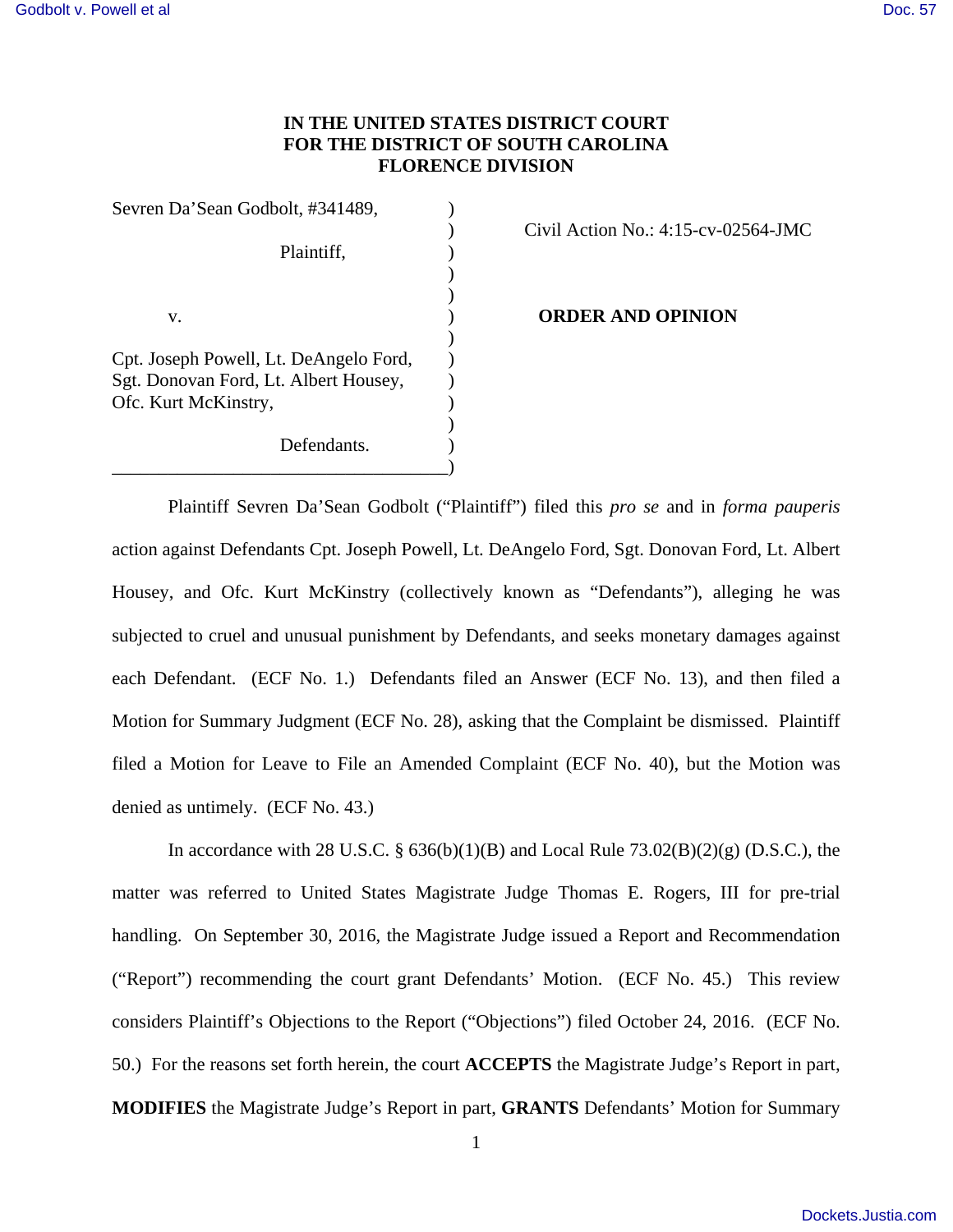Judgment (ECF No. 28), and **DISMISSES** this action (ECF No. 1) without prejudice and without issuance and service of process.

# **I. RELEVANT FACTUAL AND PROCEDURAL BACKGROUND**

This court concludes, upon its own careful review of the record, that the Magistrate Judge's factual synopsis is accurate and incorporates it by reference. This court will thus focus on the facts pertinent to the analysis of Plaintiff's Objections.

Plaintiff alleges that on July 1, 2014, Defendants used excessive force against him, subjecting him to cruel and unusual punishment. (ECF No. 1 at 2.) On the day in question, another inmate was involved in a confrontation with a correctional officer ("Cifelli"). (*Id*. at 3.) Plaintiff alleges he joined the confrontation, and hit Cifelli with a scrub brush several times. (*Id*.) Plaintiff then alleges that after Defendants escorted him away from his cell, they proceeded to attack him by "slam[ming]" his face, throwing him repeatedly to the ground, stripping him of his shoes and socks, and spraying him in the face [with chemical munitions], before placing him outside in "extreme" weather [heat] conditions. (*Id*. at 3–4.) Plaintiff also alleges medical care was not immediately provided to him. (*Id.* at 4.) Plaintiff seeks \$50,000 in compensatory damages from each Defendant, and \$50,000 in punitive damages from each Defendant. (*Id*. at 6.)

The Magistrate Judge's September 30, 2016 Report found that because Plaintiff failed to respond to Defendants' Motion, the Complaint should be dismissed on the basis of Fed. R. Civ. P. 41(b). (ECF No. 45 at 2.) The Magistrate Judge also found that Plaintiff failed to demonstrate a medical claim or an excessive force claim that could be brought under 42 U.S.C. § 1983. (ECF No. 45 at 13, 17.)

In response to the Magistrate Judge's Report, Plaintiff filed a timely Objection on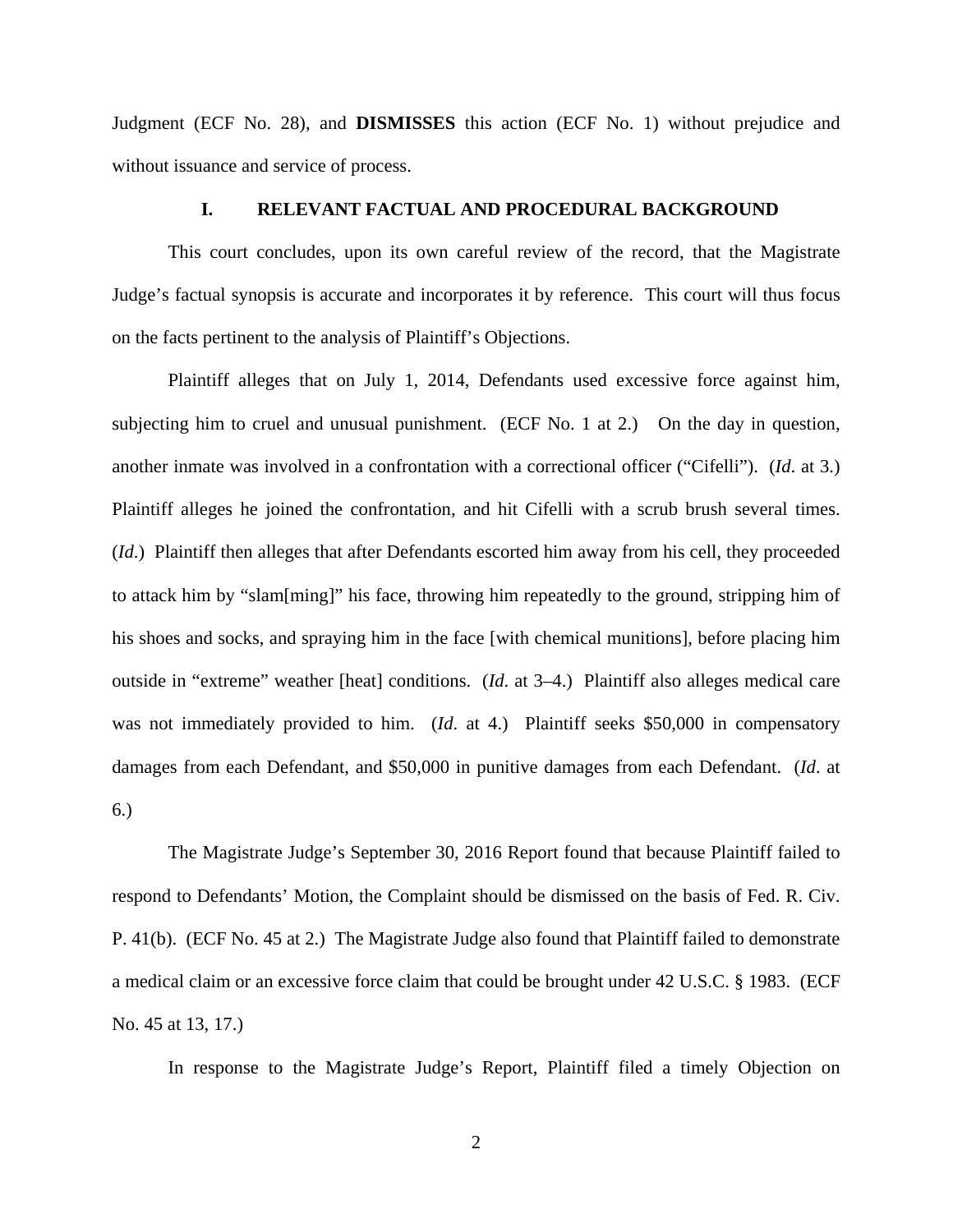October 24, 2016. (ECF No. 50.) In his Objection, Plaintiff disputes the Report's recount of the facts. (*Id.* at 1–3.) Plaintiff objects to Defendant Housey and Defendant Powell's account of the events (*Id*. at ¶¶ B–E), and also asserts that medical claims were not the issue. (*Id*. at 2, ¶ F.)

#### **II. LEGAL STANDARD**

The Magistrate Judge's Report is made in accordance with 28 U.S.C. § 636(b)(1) and Local Rule 73.02 for the District of South Carolina. The Magistrate Judge's Report is only a recommendation to this court, and has no presumptive weight—the responsibility to make a final determination remains with this court. *See Mathews v. Weber*, 423 U.S. 261, 270-71 (1976). The court is charged with making a *de novo* determination of those portions of the Report to which specific objections are made. *Id*. The court may accept, reject, or modify, in whole or in part, the Magistrate Judge's recommendation or recommit the matter with instructions. *See* 28 U.S.C. § 636(b)(1).

Plaintiff filed this Complaint in *forma pauperis* pursuant to 28 U.S.C. § 1915, which allows a federal court to proceed with a prisoner's complaint or action without the prepayment of court fees by the prisoner litigant. 28 U.S.C.  $\S$  1915(a)(1). The statute attempts to restrain this privilege, and thus avoid allowing meritless lawsuits to flood the court system, by permitting a court to dismiss the case at any time upon finding that the action fails to state a claim on which relief may be granted.<sup>1</sup> § 1915(e)(2)(B)(ii).

 Summary judgment is appropriate when the materials in the record show that "there is no genuine dispute as to any material fact and the movant is entitled to judgment as a matter of law." Fed. R. Civ. P. 56(a). In determining whether a genuine issue has been raised, the court

<sup>&</sup>lt;sup>1</sup> The statute also allows for a court to dismiss an in *forma pauperis* action for the following reasons: (1) the allegation of poverty is untrue; (2) the action or appeal is frivolous or malicious; and (3) the action or appeal seeks monetary relief from a defendant who is immune from such relief.  $§ 1915(e)(2)(A)-(B)$ .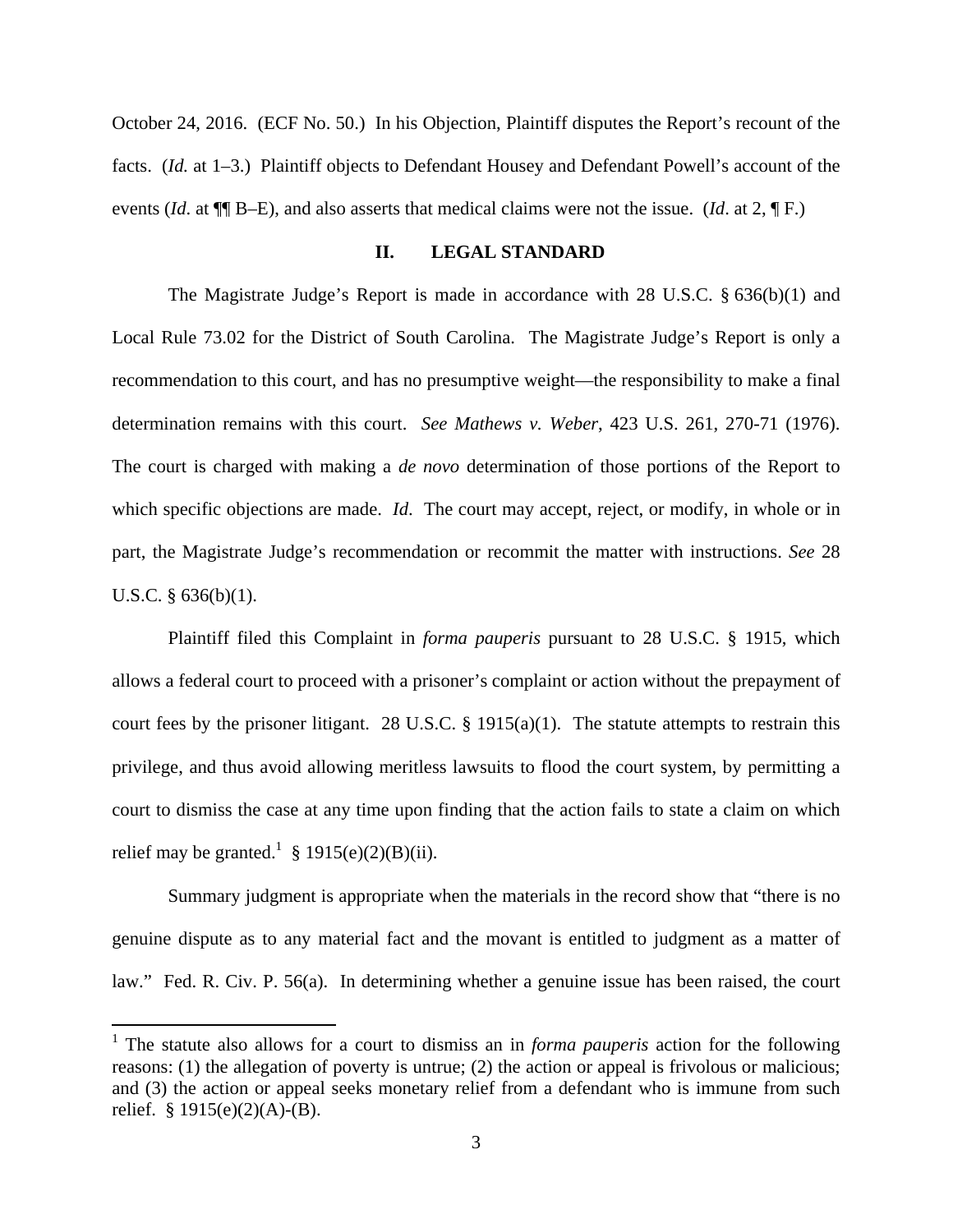must weigh all evidence and draw all justifiable inferences in favor of the non-movant. *Anderson v. Liberty Lobby, Inc.*, 477 U.S. 242, 255 (1986).

The party seeking summary judgment shoulders the initial burden of demonstrating to the district court that there is no genuine issue of material fact. *See Celotex Corp. v. Catrett*, 477 U.S. 317, 323 (1986). Once the movant has made this threshold demonstration, the non-moving party, to survive the motion for summary judgment, may not rest on the allegations averred in his pleadings. Rather, the non-moving party must demonstrate that specific, material facts exist which give rise to a genuine issue. *See id.* at 324. Under this standard, the existence of a mere scintilla of evidence in support of the petitioner's position is insufficient to withstand the summary judgment motion. *See Anderson v. Liberty Lobby, Inc.*, 477 U.S. 242, 252 (1986). Furthermore, to show that a genuine dispute of material fact exists, a party may not rest upon the mere allegations or denials of his pleading. *See Celotex*, 477 U.S. at 324. "Only disputes over facts that might affect the outcome of the suit under the governing law will properly preclude the entry of summary judgment. Factual disputes that are irrelevant or unnecessary will not be counted." *Anderson*, 477 U.S. at 248.

Additionally, *pro se* complaints must be held to a less stringent legal standard than those complaints or proceedings drafted by lawyers, and a *pro se* document should be liberally construed by a federal court. *Erickson v. Pardus*, 551 U.S. 89, 94 (2007) (citing *Estelle v. Gamble*, 429 U.S. 97, 106 (1976)). "Technical niceties" should not defeat a meritorious claim when it can be amended to achieve justice. *Gordon v. Leeke*, 574 F.2d 1147, 1151 (4th Cir. 1978). However, while a *pro se* complaint may be entitled to "special judicial solicitude," federal courts are not required to recognize "obscure or extravagant claims." *Weller v. Dep't of Soc. Servs*., 901 F.2d 387, 390-91 (4th Cir. 1990) (quoting *Beaudett v. City of Hampton*, 775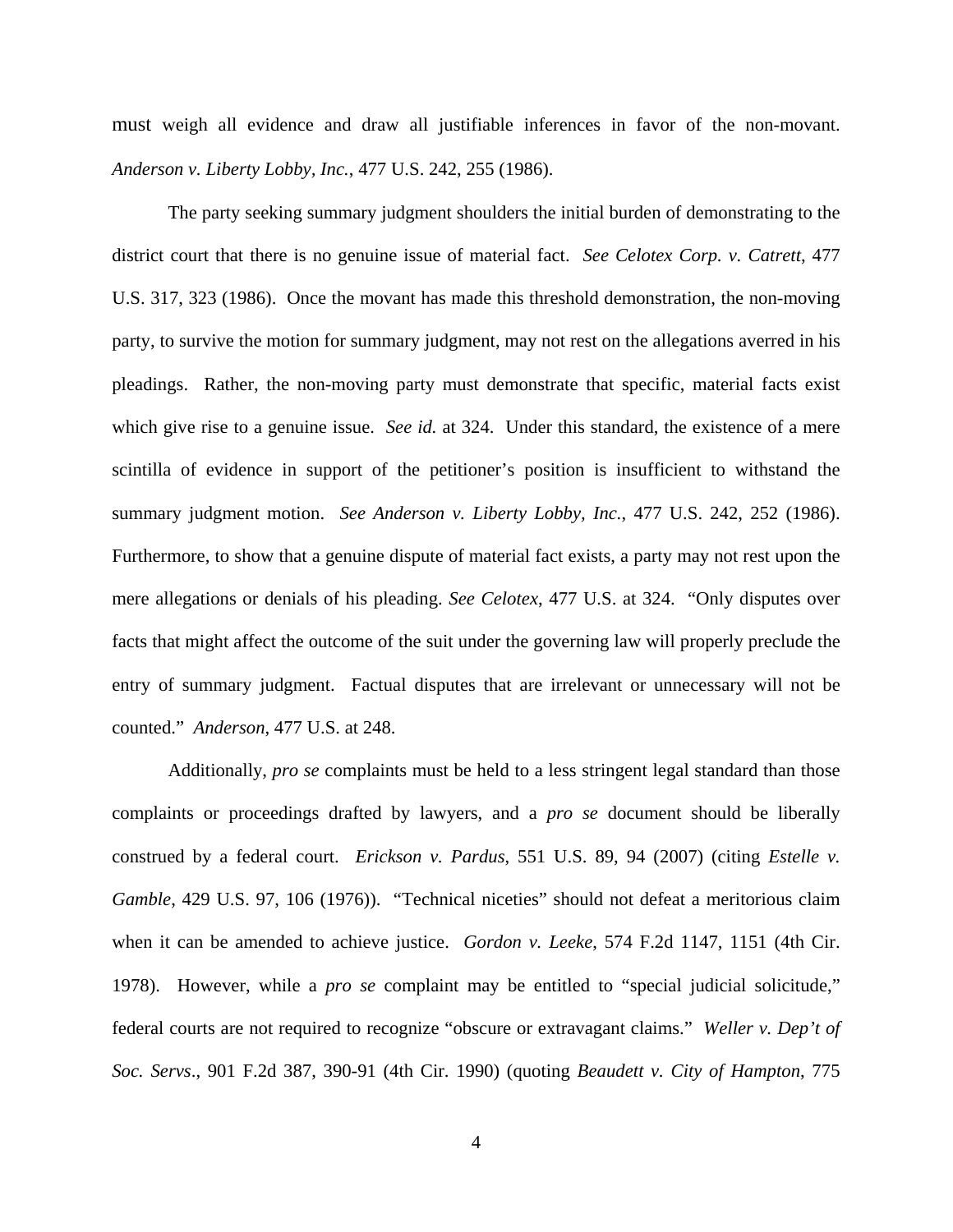F.2d 1274, 1277 (4th Cir. 1985). A complaint will be dismissed, even under the lens of a liberal interpretation, "if it does not allege 'enough facts to state a claim to relief.'" *Smith v. Smith*, 589 F.3d 736, 738 (4th Cir. 2009) (quoting *Giarratano v. Johnson*, 521 F.3d 298, 302 (4th Cir. 2008)).

Federal courts are courts of limited subject matter jurisdiction and there is no presumption that the court has jurisdiction. *Pinkley Inc. v. City of Frederick, MD*., 191 F.3d 394, 399 (4th Cir. 1999). They are "constrained to exercise only the authority conferred by Article III of the Constitution and affirmatively granted by federal statute."<sup>2</sup> In re Bulldog Trucking, Inc., 147 F.3d 347, 352 (4th Cir. 1998). Therefore, a federal court is required to determine if there is a valid basis for jurisdiction, "and to dismiss the action if no such ground appears." *Id.* at 352. A plaintiff who seeks jurisdiction, even a *pro se* plaintiff whose complaint must be viewed liberally, must "allege in his pleadings the facts essential to show jurisdiction." *McNutt v. General Motors Acceptance Corp.*, 298 U.S. 178, 189 (1936). Subject matter jurisdiction can be attained through (1) federal question under 28 U.S.C. § 1331, and (2) diversity of citizenship pursuant to 28 U.S.C. § 1332.

Objections to a Report must specifically identify portions of the Report and the basis for those objections. Fed. R. Civ. P. 72(b)(2). The Magistrate Judge correctly concludes that the allegations contained in Plaintiff's Complaint are not sufficient to show constitutional violations that would warrant relief under § 1983. Plaintiff's Objections do not bring forward any new facts that change this initial conclusion.

#### **III. DISCUSSION**

The court disagrees that the Complaint can be dismissed pursuant to Fed. R. Civ. P.

<sup>&</sup>lt;sup>2</sup> U.S. CONST. art. III, § 2, cl. 1 ("The judicial Power shall extend to all Cases, in Law and Equity, arising under this Constitution, the Laws of the United States and Treaties made…").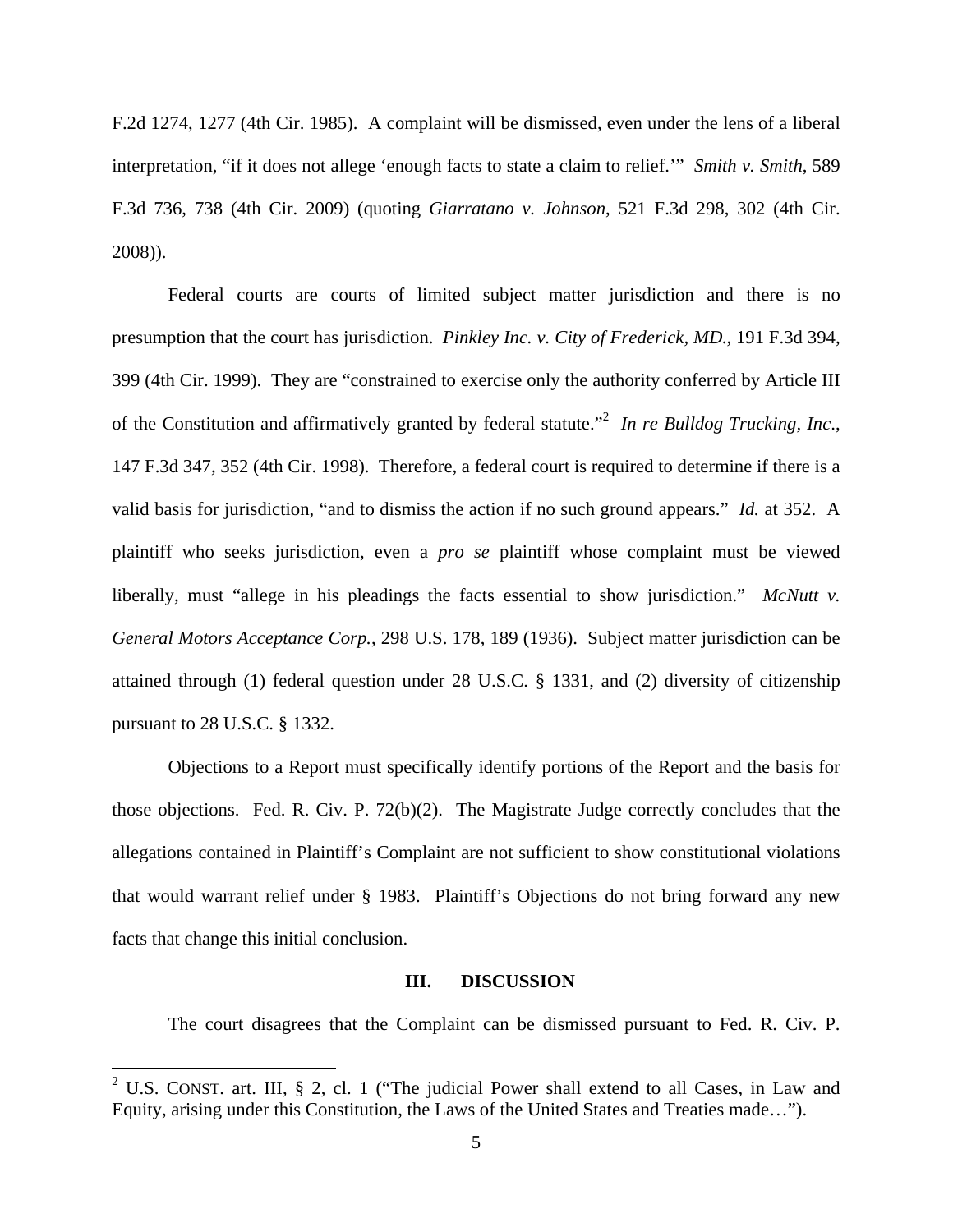41(b). Per the Magistrate's Judge's Roseboro Order (ECF No. 33), Plaintiff was informed his Complaint could be subject to dismissal if he failed to respond to Defendants' Motion. *See Roseboro v. Garrison*, 528 F.3d 309 (4th Cir. 1975). Though Plaintiff's Motion for Leave to File an Amended Complaint (ECF No. 40) was correctly denied by the Magistrate Judge due to untimeliness, $3$  the document itself could be viewed as a response to Defendants' Motion, thus fulfilling the Roseboro Order. *Pro se* documents should be liberally construed by a federal court, and though Plaintiff's Motion did not contain language specifically objecting to Defendants' Motion (outside of the caption), Plaintiff goes into much greater detail about why Defendants should be held liable, and agrees with Defendants that they were acting under the color of state law. The court thinks Plaintiff's Motion could be construed liberally as a response to Defendants' Motion. Furthermore, in considering whether to dismiss an action pursuant to Rule 41(b), the four factors laid out in *Davis v. William*s must be considered.<sup>4</sup> Not only is it arguable that Plaintiff's Motion to Amend was essentially a response, given greater weight because of its *pro se* nature, but Defendants will not be unduly prejudiced by the court not dismissing this action pursuant to Rule 41(b).

In regard to the application of federal question to this Complaint, the essential allegations are insufficient to show that the civil complaint is one "arising under the Constitution, laws, or treaties of the United States." 28 U.S.C. § 1331. To state a claim under 42 U.S.C. § 1983, a plaintiff must allege two elements: (1) "the violation of a right secured by the Constitution and

 $3$  The ability for Plaintiff to make a motion to amend his pleading (i.e., Complaint), expired thirty (30) days from March 31, 2016, pursuant to the Magistrate Judge's text order. (ECF No. 24.) Plaintiff did not file his Motion for Leave to File an Amended Complaint until June 13, 2016.

<sup>4</sup> 588 F.2d 69 (4th Cir. 1978) (outlining the following four factors: (1) the degree of responsibility in failing to respond; (2) the amount of prejudice to the defendant; (3) the history of the plaintiff in proceeding in a dilatory manner; and (4) the existence of less drastic sanctions other than dismissal).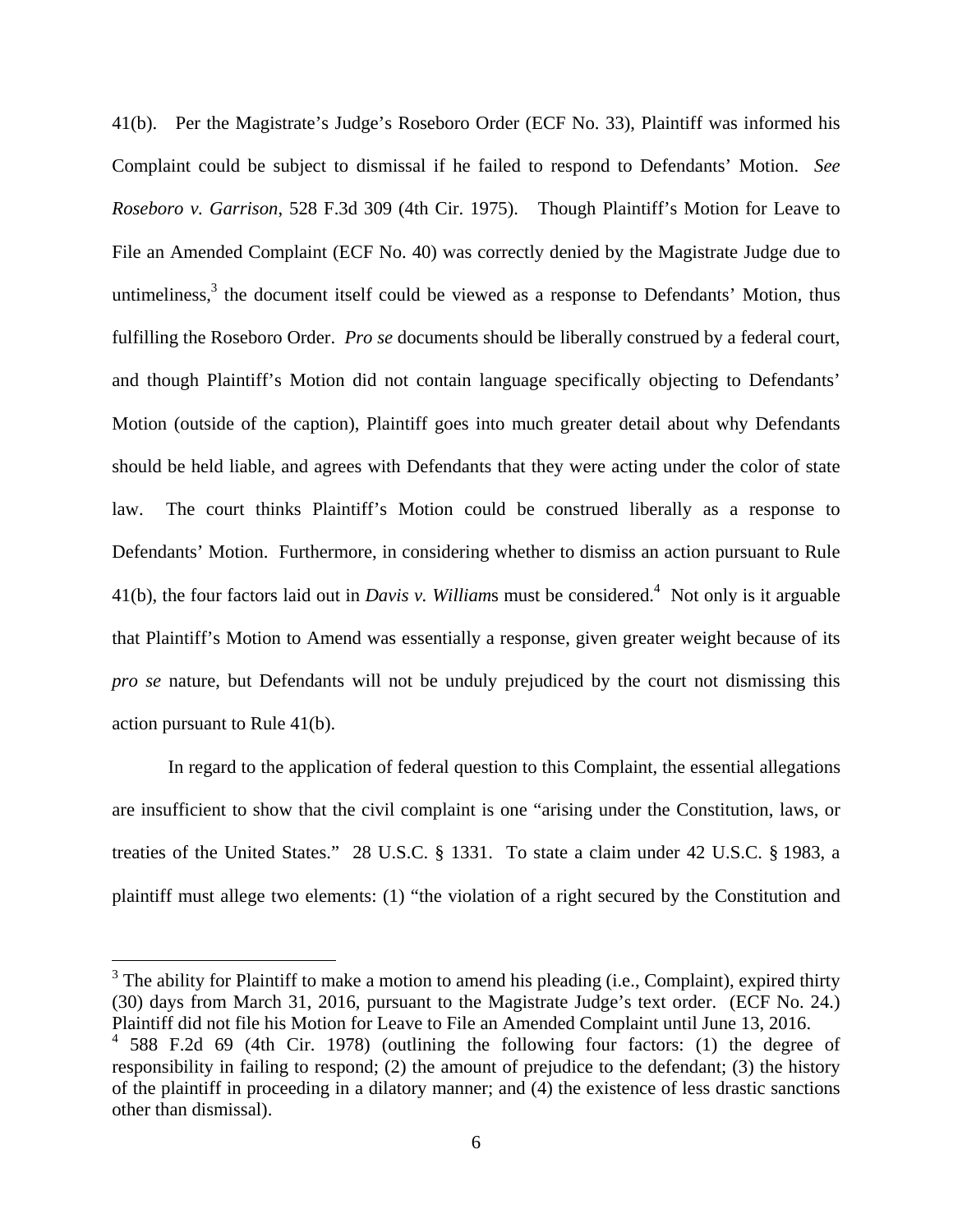laws of the United States" and (2) this violation "was committed by a person acting under color of state law." *West v. Atkins*, 487 U.S. 42, 48 (1988). In his Objections, Plaintiff reasserts he was subjected to excessive use of force.<sup>5</sup> These claims, if substantiated, would have deprived Plaintiff of his 8th Amendment constitutional rights, and allowed him to seek relief under § 1983, thus giving the court original jurisdiction under § 1331.

In his Objection, Plaintiff disputes Defendants' accounts of what happened, and insists Defendants are lying. However, for Plaintiff to overcome Defendants' Motion, Plaintiff cannot solely rely on mere allegations or denials. The Report accurately notes that the only evidence to support Plaintiff's allegations are Plaintiff's own, self-serving claims. Plaintiff admits that he took part in a violent assault against Cifelli, and the evidence points to Plaintiff not complying with correctional officer orders. An inmate's repeated refusal to comply with an officer's orders gives rise to the need for the use of some force. *See Williams v. Benjamin*, 77 F.3d 756, 763 (4th Cir. 1996). Plaintiff implies that the use of chemical munitions was not necessary (ECF No. 50 at 1, ¶ C), however, an officer's use of chemical munitions on an inmate to prevent disorder generally does not infringe the Eighth Amendment's prohibition against cruel and unusual punishment so long as the quantity of chemical munitions is commensurate with the gravity of the occasion. *Bailey v. Turner*, 736 F.2d 963, 968–69 (4th Cir. 1984). A violent assault against a corrections officer is a serious occasion. Additionally, Plaintiff's injuries were reported to be minor. Based on the foregoing, Plaintiff has failed to show a genuine issue of material fact to withstand summary judgement on his claims of excessive force. Plaintiff also has not shown a constitutional violation in respect to his treatment by Defendants.Accordingly, there is no viable

<sup>&</sup>lt;sup>5</sup> The court need not address the Report's conclusions on medical claims, because Plaintiff himself says in his Objection that "my issues isn't with medical but with 'excessive use of force.'" [sic] (ECF No. 50 at 2,  $\P$  F.)